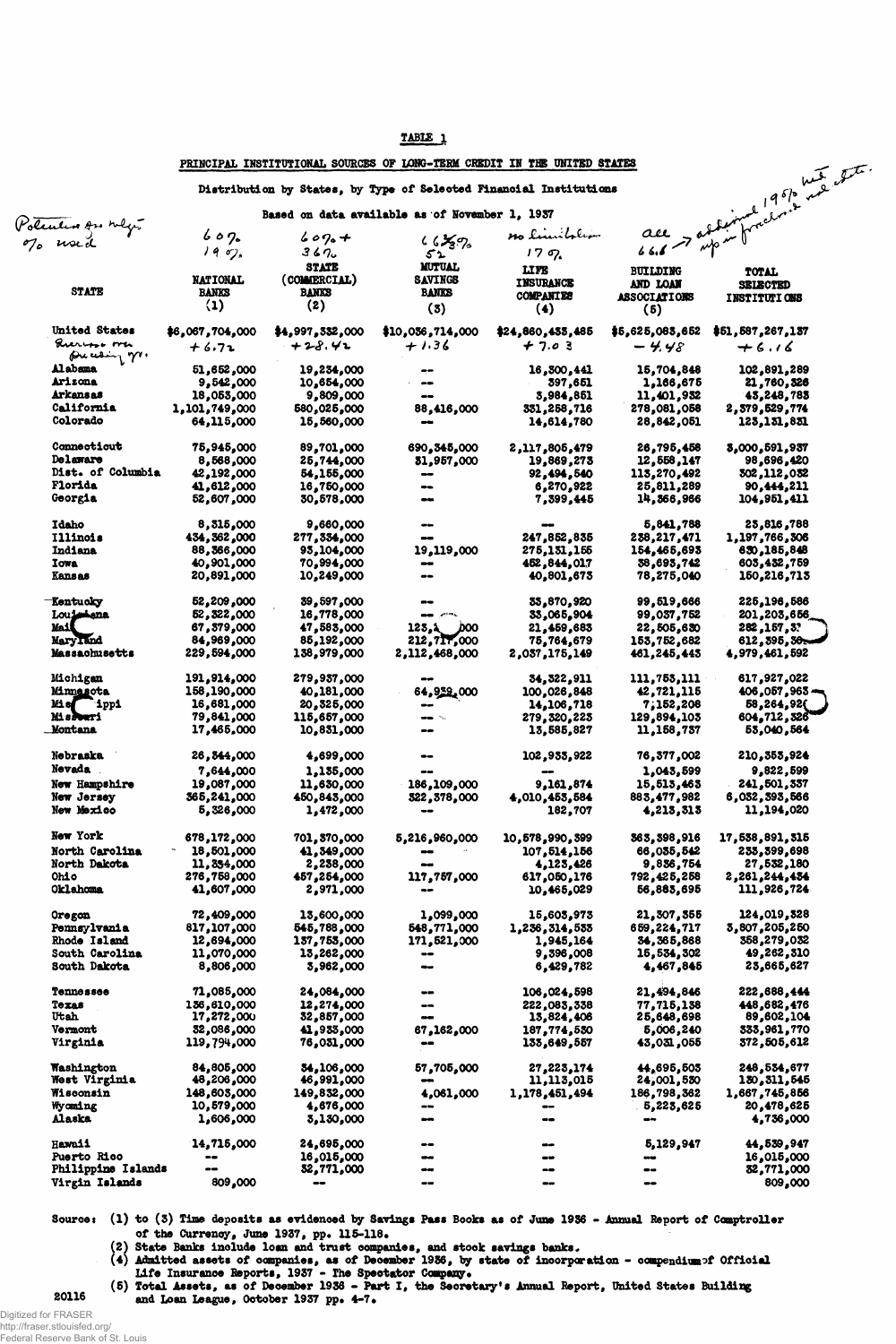#### TABLE 2

## NON-FARM MORTGAGE INVESTMENTS OF PRINCIPAL MORTGAGEE INSTITUTIONS IN THE UNITED STATES

## Persentage Distribution by States, By Type of Financial Institution

#### Based on data available as of June, 1937

| <b>STATE</b>                        | <b>NATIONAL</b><br><b>BANKS</b><br>(1) | <b>STATE</b><br>(COMMERCIAL)<br><b>BANKS</b><br>(2) | <b>MUTUAL</b><br><b>SAVINGS</b><br><b>BANKS</b><br>(3) | LIFE<br><b>INSURANCE</b><br><b>COMPANTES</b><br>(4) | <b>SAVINGS</b><br><b>AND LOAN</b><br><b>ASSOCIATIONS</b><br>(5) | TOTAL<br><u> SEIMOTIEB</u><br><b>INSTITUTIONS</b> |
|-------------------------------------|----------------------------------------|-----------------------------------------------------|--------------------------------------------------------|-----------------------------------------------------|-----------------------------------------------------------------|---------------------------------------------------|
| United States                       | \$1,160,128,000                        | \$1,817,889,000                                     | \$4,977,744,000                                        | \$4,026,780,520                                     | \$3.743.823.759                                                 | \$15,726,365,279                                  |
| Alabama<br><b>Arizona</b>           | 6,167,000<br>1,752,000                 | 4,288,000<br>2,380,000                              |                                                        | 36,826,707<br>6,185,225                             | 7,103,262<br>841,901                                            | 54,384,969                                        |
| Arkansas                            | 3,007,000                              | 3,266,000                                           |                                                        | 5,906,636                                           | 9,932,996                                                       | 11,159,126<br>22,112,632                          |
| California                          | 419,505,000                            | 229,874,000                                         | 34,040,000                                             | 238,303,577                                         | 165,593,749                                                     | 1,087,316,326                                     |
| Colorado                            | 4,306,000                              | 1,309,000                                           |                                                        | 18,852,583                                          | 14,003,819                                                      | 38,471,402                                        |
| <b>Connecticut</b>                  | 19,015,000                             | 49,084,000                                          | 349,069,000                                            | 50,356,609                                          | 22,845,914                                                      | 490,370,523                                       |
| <b>Delaware</b><br>Dist of Columbia | 1,161,000                              | 11,378,000                                          | 11,683,000                                             | 3,256,693                                           | 9,984,623                                                       | 37.463.316                                        |
| Florida                             | 4,253,000<br>5,916,000                 | 25,433,000<br>4,440,000                             | -                                                      | 109,255,205<br>32,920,717                           | 104,296,156<br>18,565,845                                       | 243,237,361                                       |
| Georgia                             | 7,350,000                              | 14,272,000                                          |                                                        | 64,362,505                                          | 13,050,330                                                      | 61,842,562<br>99.034.835                          |
| Idaho                               | 812,000                                | 1,257,000                                           |                                                        | 1,479,865                                           | 5,326,569                                                       | 8,875,434                                         |
| Illinois                            | 27,767,000                             | 26,840,000                                          |                                                        | 370,659,684                                         | 223,675,611                                                     | 648,942,295                                       |
| Indiana                             | 17,821,000                             | 35,534,000                                          | 8,174,000                                              | 67,385,352                                          | 103,626,110                                                     | 232, 540, 462                                     |
| Iowa                                | 5,401,000                              | 17,105,000                                          |                                                        | 36,702,054                                          | 28,577,228                                                      | 87,785,282                                        |
| Kansas                              | 3,471,000                              | 6,549,000                                           |                                                        | 18,586,000                                          | 44,467,799                                                      | 73,073,799                                        |
| Kentucky                            | 11,298,000                             | 30,125,000                                          |                                                        | 27,061,784                                          | 73,006,443                                                      | 141,491,227                                       |
| Louis <sup>n</sup> a                | 8,438,000                              | 8,998,000                                           |                                                        | 25,159,062                                          | 63,250,629                                                      | 105,845,69                                        |
| Mainter                             | 6,100,000                              | 12,610,000                                          | $29,8$ $000$                                           | 1,016,630                                           | 18,543,214                                                      | 68,108,8                                          |
| Maryland<br>Massachusetts           | 8,646,000<br>61,758,000                | 24,062,000<br>80, 274,000                           | 47,023,000<br>1,048,071,000                            | 46,929,907<br>72,238,935                            | 106,863,230<br>340,788,007                                      | 233,524,137<br>1,603,129,942                      |
| Michigan                            | 23,038,000                             | 77,098,000                                          |                                                        | 159,567,926                                         | 47,305,601                                                      | 307,009,527.                                      |
| Minng ta                            | 9,794,000                              | 8,558,000                                           | .000<br>10,7                                           | 64,962,442                                          | 33,125,552                                                      | 127,172,99                                        |
| Missi uppi                          | 3,337,000                              | 6,376,000                                           |                                                        | 8,856,114                                           | 5,123,063                                                       | 23,692,7                                          |
| <b>Missouri</b><br><b>Montana</b>   | 12,657,000<br>723,000                  | 46,532,000<br>964,000                               |                                                        | 102,930,240<br>3,620,523                            | 87,011,504<br>7,584,868                                         | 249,130,744<br>12,892,391                         |
| Nebraska                            | 2,109,000                              | 847,000                                             |                                                        | 21,970,144                                          | 48,454,139                                                      | 73,380,283                                        |
| Nevada                              | 1,414,000                              | 510,000                                             |                                                        | 207,600                                             | 611,627                                                         | 2,743,227                                         |
| New Hampshir <mark>e</mark>         | 4,286,000                              | 5,024,000                                           | 58,749,000                                             | 305.847                                             | 14,068,714                                                      | 82,433,561                                        |
| New Jersey                          | 68,571,000                             | 156,383,000                                         | 120,036,000                                            | 175,512,410                                         | 440,075,419                                                     | 960,577,829                                       |
| New Mexico                          | 904,000                                | 236,000                                             |                                                        | 1,266,458                                           | 4,131,613                                                       | 6,538,071                                         |
| New York<br><b>North Carolina</b>   | 89,378,000<br>3,307,000                | 324,068,000<br>11,295,000                           | 3,051,116,000                                          | 1, 258, 294, 234                                    | 266,981,677<br>55,783,578                                       | 4,989,837,911                                     |
| North Dakots                        | 1,518,000                              | 643,000                                             |                                                        | 63,539,556<br>1,966,742                             | 6,727,413                                                       | 133,925,134<br>10,855,155                         |
| <b>Ohio</b>                         | 60,584,000                             | 193,925,000                                         | 32,368,000                                             | 271,215,480                                         | 535,179,161                                                     | 1,093,271,641                                     |
| <b>Oklahoma</b>                     | 5,230,000                              | 577,000                                             |                                                        | 35,719,906                                          | 38,057,331                                                      | 79,584,237                                        |
| <b>Oregon</b>                       | 4,772,000                              | 2,723,000                                           | 440,000                                                | 31,471,044                                          | 15,462,727                                                      | 54,868,771                                        |
| Pennsylvania                        | 136,406,000                            | 197,664,000                                         | 88,251,000                                             | 227,644,440                                         | 439,721,035                                                     | 1,089,686,475                                     |
| <b>Rhode Island</b>                 | 4,100,000                              | 51,947,000                                          | 48,923,000                                             | 8,174,992                                           | 26,194,526                                                      | 139,339,518                                       |
| South Carolina<br>South Dakota      | 1,441,000<br>$1,25^{11},000$           | 2,168,000<br>1,299,000                              |                                                        | 10,501,059<br>4,197,945                             | 13, 250, 229<br>3,229,228                                       | 27,360,288<br>9,980,173                           |
| Tennessee                           | 8,861,000                              | 9,17,000                                            |                                                        | 62,460,999                                          | 14,250,282                                                      | 94,726,281                                        |
| Texas                               | 25,178,000                             | 9,379,000                                           |                                                        | 109,307,760                                         | 52,616,794                                                      | 196,481,554                                       |
| Utah                                | 4,036,000                              | 9,328,000                                           |                                                        | 10,451,493                                          | 11,880,635                                                      | 35,696,128                                        |
| Vermont<br>Virginia                 | 4,915,000<br>20,836,000                | 13,513,000<br>22,825,000                            | 11,169,000                                             | 664,478<br>53,367,323                               | 4,051,007<br><b>33.960,744</b>                                  | 34,312,485<br>130,989,067                         |
| <b>Washington</b>                   | 6,946,000                              | 6,508,000                                           | 26,038,000                                             | 50,176,389                                          | 32,199,142                                                      | 121,867,531                                       |
| West Virginia                       | 14,359,000                             | 17,193,000                                          |                                                        | 23,454,707                                          | 22,807,919                                                      | 77,814,626                                        |
| <b>Wisconsin</b><br>Wyoming         | 11,556,000<br>920,000                  | 26,625,000<br>577,000                               | 2,022,000                                              | 31,200,573<br>325,966                               | 100,701,291<br>5,034,910                                        | 172, 104, 864<br>6,857,876                        |
| Alaska                              | 365,000                                | 898,000                                             |                                                        |                                                     |                                                                 | 1,263,000                                         |
| <b>Hawaii</b><br><b>Puerto Rico</b> | 3,184,000                              | 12, 297,000<br>1, 224,000                           |                                                        |                                                     | 3,898,595                                                       | 19, 379, 595<br>1, 224, 000                       |
| Phillippine Islands                 |                                        | 10,453,000                                          |                                                        |                                                     |                                                                 | 10,453,000                                        |
| Virgin Islands                      | 205,000                                |                                                     |                                                        |                                                     |                                                                 | 205,000                                           |

Source: (1) to (3) Loans on non-farm real estate as of June 1936 - Annual Report Comptroller of the currency,

June 1937, pp. 697-725.<br>
(4) Non-farm mortgage held by companies, as of December 1936, by property location - Compendium of Official<br>
Life Insurance Reports, 1937, pp. 124-205, The Spectator Company.<br>
(5) Total loans, as o

20118